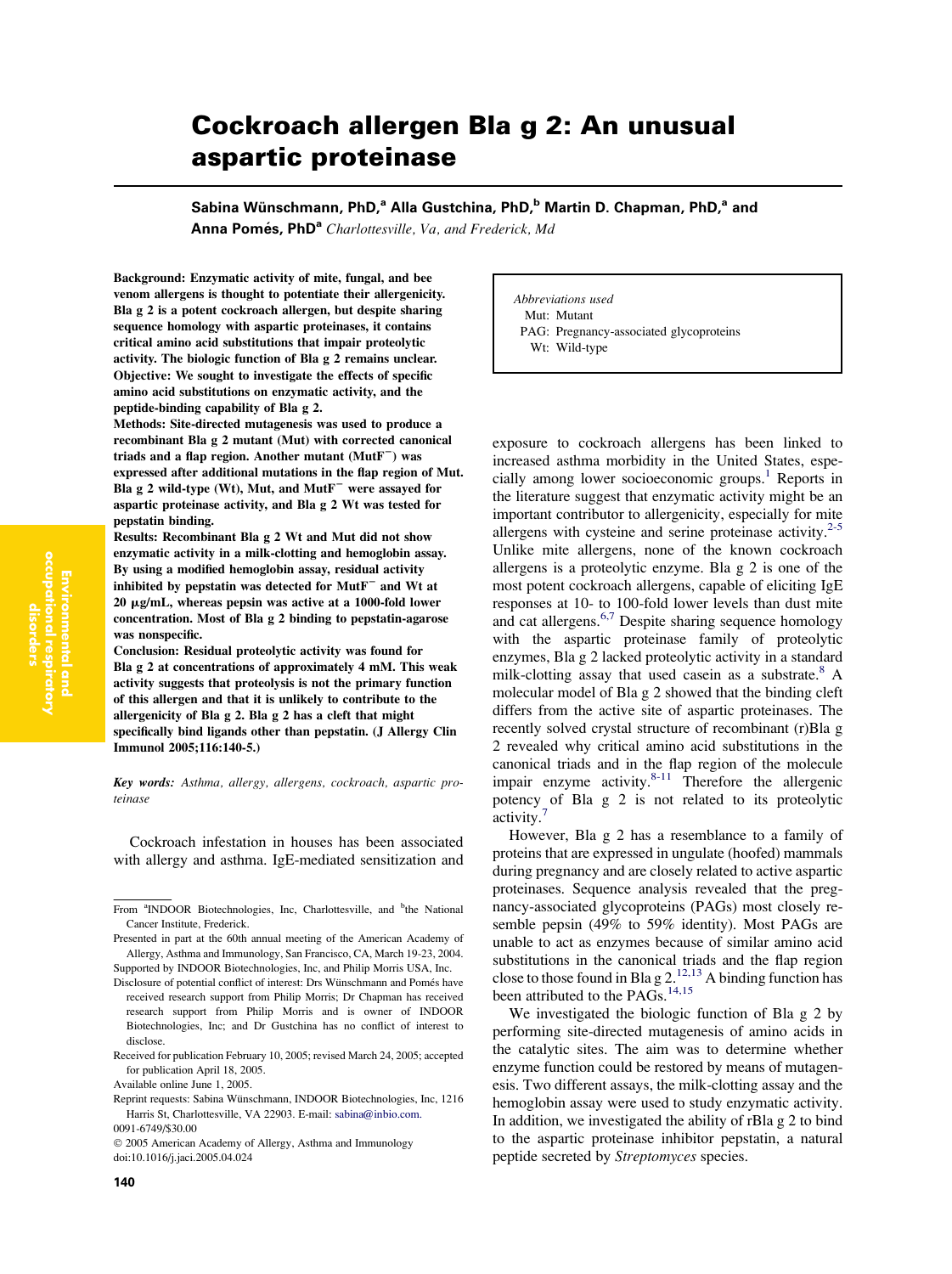# METHODS

#### Site-directed mutagenesis

Oligonucleotide primers for rBla g 2 Mut were designed to transform the amino acid triads  $^{32}$  $^{32}$  $^{32}$ DST and  $^{215}$ DTS (pepsin numbering) into DTG and the phenylalanine in position 75 from the flap into tyrosine (primer sequences are available on request). The DNA template consisted of Bla g 2 cDNA inserted into the Pichia pastoris expression vector  $p\text{GAPZ}\alpha\text{C}$ , which allows constitutive expression of the allergen. Site-directed mutagenesis was performed sequentially with QuikChange (Stratagene, La Jolla, Calif), starting at the first triad (DST to DTG), continuing to the second triad (DTS to DTG), and finishing with the flap (F75Y). Another mutant  $(MutF^-)$  was expressed that contained 2 mutations in the flap region, F75Y and a Y75a deletion, and with rBla g 2 Mut DNA as a template. Mutated DNA was transformed into XL1-Blue supercompetent cells, and bacterial clones were sequenced to confirm the desired amino acid substitutions.

# Expression, purification, and analysis of Bla g 2 mutants in P pastoris

Transformation of P pastoris strain KM71 and expression of recombinant proteins were performed as previously described[.16](#page-5-0) Recombinant Bla g 2 wild-type (Wt), Mut, and  $M$ ut $F^-$  were purified from culture media by means of affinity chromatography over a 7C11 mAb column.<sup>[8](#page-5-0)</sup> Bound proteins were eluted with 0.1 M glycine and 0.15 M NaCl, pH 2.5. Eluted fractions were neutralized with 2 M Tris Base, pH 8.5, and concentrated with Centricon P-80, MWCO 10,000 (Millipore, Bedford, Mass). Concentrated proteins were dialyzed overnight against PBS and quantitated with Advanced Protein Assay (Cytoskeleton, Denver, Colo). P pastoris supernatants and affinitypurified rBla g 2 were analyzed with ELISA.<sup>1</sup>

#### Milk-clotting assay

Enzymatic activity of rBla g 2 proteins was measured in a milkclotting assay, as previously described, by using porcine pepsin (Sigma, St Louis, Mo) as a standard[.8](#page-5-0) The effect of pH on the assay was compared with the following buffers: 0.1 M sodium acetate, pH 4.5 and 5.5; 0.1 M sodium phosphate, pH 6.5; and 0.1 M Tris-HCl, pH 7.5 and 8.5.

#### Hemoglobin assay

This assay measures the hydrolysis of denatured bovine hemoglobin by aspartic proteinases[.18-20](#page-5-0) Bovine hemoglobin (80 mL of 2.5% wt/vol) in deionized water was denatured by adding 20 mL of 0.3N HCl. Porcine pepsin was used as a positive control for enzymatic activity. Pepsin or rBla g 2 at 5 to 20  $\mu$ g/mL in 1 mL of 0.01N HCl was incubated with 0.5 mL of hemoglobin for 10 minutes at 37°C. The reaction was stopped by adding 10 mL of 5% trichloroacetic acid. Reactions were cleared by means of centrifugation, and absorbance of the supernatants was recorded at 280 nm. Blanks were run for each individual sample by adding trichloroacetic acid to the hemoglobin substrate before addition of the enzyme sample.

In a modified hemoglobin assay, hemoglobin  $(300 \mu L)$  was denatured by adding 75  $\mu$ L of 1 M sodium formate, pH 3.5, and incubating for 15 minutes at 37°C. Pepsin or Bla g 2 were added in a volume of 75  $\mu$ L and incubated for 16 hours at 37 $\degree$ C. The reaction was stopped by adding 700 µL of 4% trichloroacetic acid. Blanks were run as described previously. Recombinant Bla g 4, as well as the supernatant and cell lysate of the P pastoris strain KM71, were used as negative controls to rule out contaminating proteolytic activity of the yeast expression system. KM71 supernatant was processed as rBla g 2 samples through the same affinity-chromatography column and with the same elution and concentration conditions.

### Pepstatin affinity chromatography

Recombinant Bla g 2 was dialyzed against 50 mM sodium acetate, pH 3.0, containing  $0.2$  M NaCl and incubated for 2 hours at  $4^{\circ}$ C with pepstatin-agarose (Sigma) equilibrated in the same buffer. After washing with 10 bed volumes of 50 mM sodium acetate, pH 3.0, and 0.2 M NaCl, bound proteins were eluted with 0.1 M Tris-HCl buffer, pH 8.6, containing 1 M NaCl. A buffer containing SDS (0.22 M Tris-HCl, pH 7.0; 6% SDS; 30% glycerol; and 0.15% bromophenol blue) was used to elute most of the rBla g 2.

Bla g 2 binding to pepstatin was further studied with 0.1 M sodium acetate and 0.35 M NaCl, pH 5.3, as binding buffer. Bla g 2 was applied to pepstatin-agarose (Pierce, Rockford, Ill) and incubated for 5 minutes at room temperature. After washing with 10 bed volumes of binding buffer, retained proteins were eluted with  $0.1$  M NaHCO<sub>3</sub> and 1.0 M NaCl, pH 9.0.

# RESULTS

# Expression of rBla g 2 mutants with restored canonical triads

Site-directed mutagenesis was used to create a rBla g 2 mutant (Mut) with the canonical triads DTG, highly conserved in aspartic proteinases, as well as with a modified conserved flap. The complete coding sequences of the mutated clones were obtained and confirmed the desired mutations [\(Fig 1\)](#page-2-0).

Two consecutive phenylalanine residues are present in the flap of Bla g 2. The sequence alignment of Bla g 2 with pepsin and chymosin, performed for molecular modeling, showed that the second F coincided with Y75 in active aspartic proteinases, an important residue for catalytic activity.<sup>[8](#page-5-0)</sup> Therefore this residue was mutated to Y to create Bla g 2 Mut. Recent data derived from the crystal structure of Bla g 2 revealed that the first F was structurally equivalent to Y75, whereas the second (F75a) was a unique insertion in the flap region.<sup>[11](#page-5-0)</sup> This insertion had not previously been described and does not occur in other aspartic proteinases. The presence of this extra residue changed the conformation of the tip of the flap and the sequence assignment of the subsequent part of the structure, as well as the cleft of the molecule. $<sup>1</sup>$ </sup>

As a result, rBla g 2 Mut had a phenylalanine rather than a tyrosine at position 75 and an extra residue at position 75a. An additional mutant ( $M$ ut $F^-$ ) was expressed containing Y75 and a deletion at 75a to correct the flap region of Mut. The antigenicity of both mutants was compared with rBla g 2 (Wt) and natural Bla g 2 by means of quantitative 2-site mAb ELISA. Superimposable doseresponse curves were obtained, indicating that the antibody-binding sites of the mutant proteins were preserved and that the proteins were properly folded ([Fig 2\)](#page-2-0).

# Effect of Bla g 2 mutations on proteolytic activity

The amino acid substitutions in Mut and  $M$ ut $F^-$  were designed to transform Bla g 2 into an active aspartic proteinase. However, neither rBla g 2 Wt nor Mut showed activity in standard aspartic proteinase assays. Both proteins were inactive in a milk-clotting assay at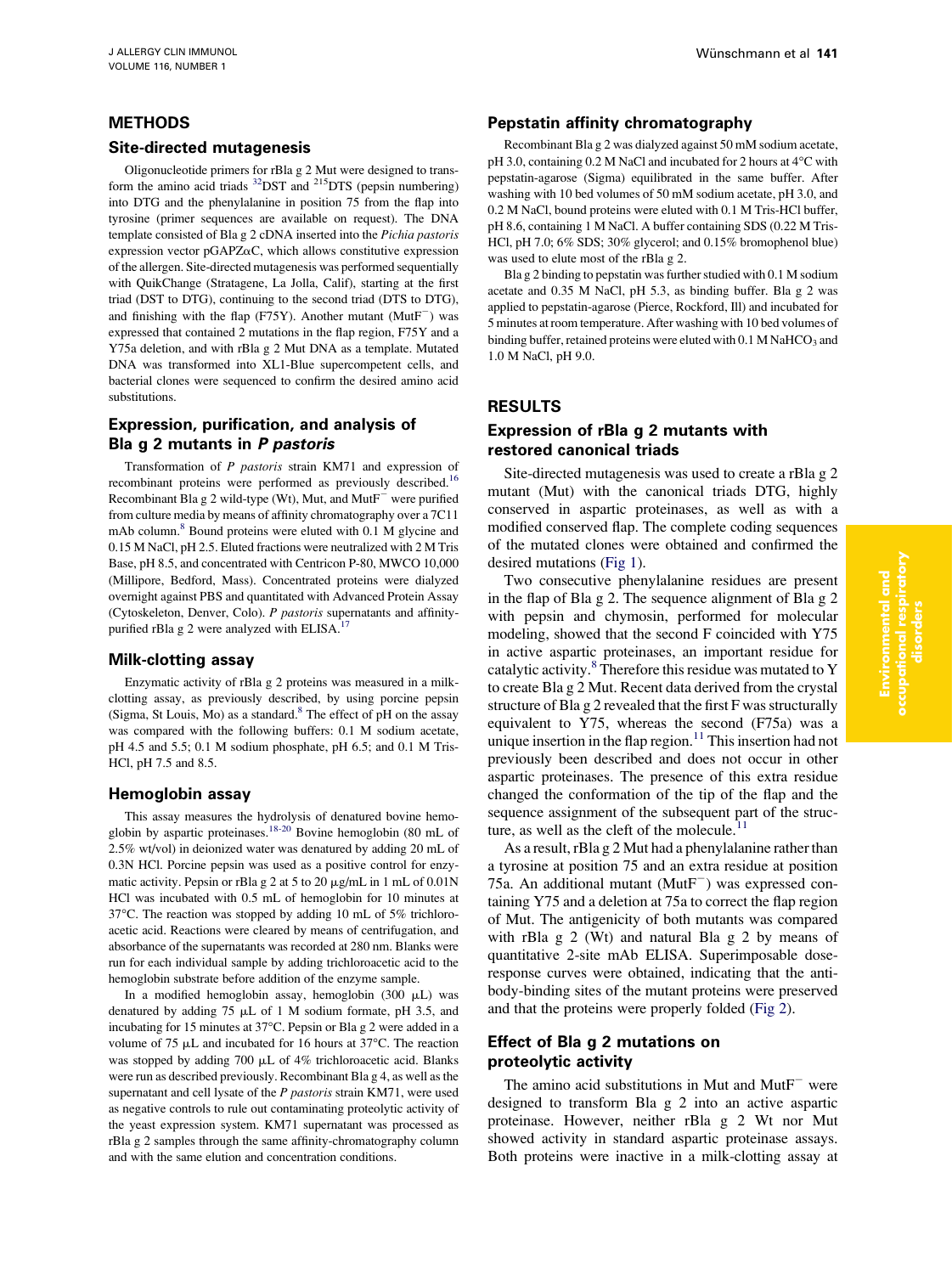<span id="page-2-0"></span>

FIG 1. Amino acid sequence alignment of rBla g 2 Wt, rBla g 2 Mut, and rBla g 2  $M$ ut $F^-$  showing the areas containing the amino acid mutations at positions S33T, T34G, F75Y, S217G, and a F75a deletion. The rest of the 3 sequences were identical.



FIG 2. Bla g 2 ELISA. Dose-response curves for natural Bla g 2 (natural Bla g 2 Wt, diamonds) extracted from cockroach frass and rBla g 2 (rBla g 2) from P pastoris supernatants (rBla g 2 Wt [squares], rBla g 2 Mut [triangles], and rBla g 2 Mut $F^-$  [circles]) assayed in a quantitative, 2-site, mAb-based enzyme-linked immunoassay.

concentrations as high as  $10 \mu g/mL$  at pH 5.4, whereas the positive control pepsin was active at less than  $0.03 \mu\text{g/mL}$ (Fig 3, A). This assay was also performed at different pH values, ranging from 4.5 to 8.5, with no detectable activity for rBla g 2 Wt or Mut (data not shown).

Recombinant Bla g 2 Wt and Mut were also tested for proteolytic activity in a standard assay that used bovine hemoglobin as a substrate. This assay has been previously used to detect aspartic proteinases from other arthropods, such as the mosquito *Aedes aegypti* and the hard tick Boophilus microplus.<sup>[18-20](#page-5-0)</sup> These 2 aspartic proteinases share 33% and 27% amino acid homology to Bla g 2, respectively. Proteolytic activity of rBla g 2 Wt or Mut was not detectable in this standard hemoglobin assay at concentrations as high as  $80 \mu g/mL$ , whereas pepsin was active at less than 10  $\mu$ g/mL (Fig 3, B).

Recombinant Bla  $g$  2 MutF<sup> $-$ </sup> was used in place of rBla g Mut for subsequent functional assays because its amino acid sequence of the flap region more closely resembles that of active aspartic proteinases. For functional assays with rBla  $g$  2 MutF<sup> $-$ </sup>, we designed a modified hemoglobin assay with an extended incubation time of 16



FIG 3. Comparison of the proteolytic activity of rBla g 2 and pepsin in standard aspartic proteinase assays. Proteolytic activity was analyzed by using a milk-clotting assay (A) or a hemoglobin assay (B).

hours versus the 1 hour used in the standard hemoglobin assay. This modification increased the sensitivity of the assay and enhanced detection of trace amounts of proteolytic activity. By using the modified hemoglobin assay, the rBla g 2 Wt showed residual aspartic proteinase activity at 80  $\mu$ g/mL ([Fig 4](#page-3-0)) and rBla g 2 MutF<sup>-</sup> at 20  $\mu$ g/mL (data not shown). In additional experiments, activity of the rBla g 2 Wt was also detected at 20  $\mu$ g/mL (data not shown). However, pepsin activity was detected at a 1000-fold lower concentration of 80 ng/mL, demonstrating that the activity of rBla g 2 was very low and thus not detectable in standard aspartic proteinase assays. Pepsin and rBla g 2 Wt activity in the modified hemoglobin assay was completely inhibited by pepstatin, a specific 686-Da natural peptide inhibitor of aspartic proteinases, but was unaffected by the serine protease inhibitor phenylmethylsulfonyl fluoride. No activity was detected for the negative controls rBla g 4, a cell lysate of P pastoris strain KM71, and KM71 supernatant loaded and eluted from the mAb 7C11 column (KM71 data not shown).

# Binding of rBla g 2 to the aspartic proteinase inhibitor pepstatin

We further investigated whether Bla g 2 retained the peptide-binding function of aspartic proteinases. Binding of pepsin and rBla g 2 Wt to pepstatin was investigated by using pepstatin-agarose affinity chromatography. The results showed that 70% percent of the pepsin was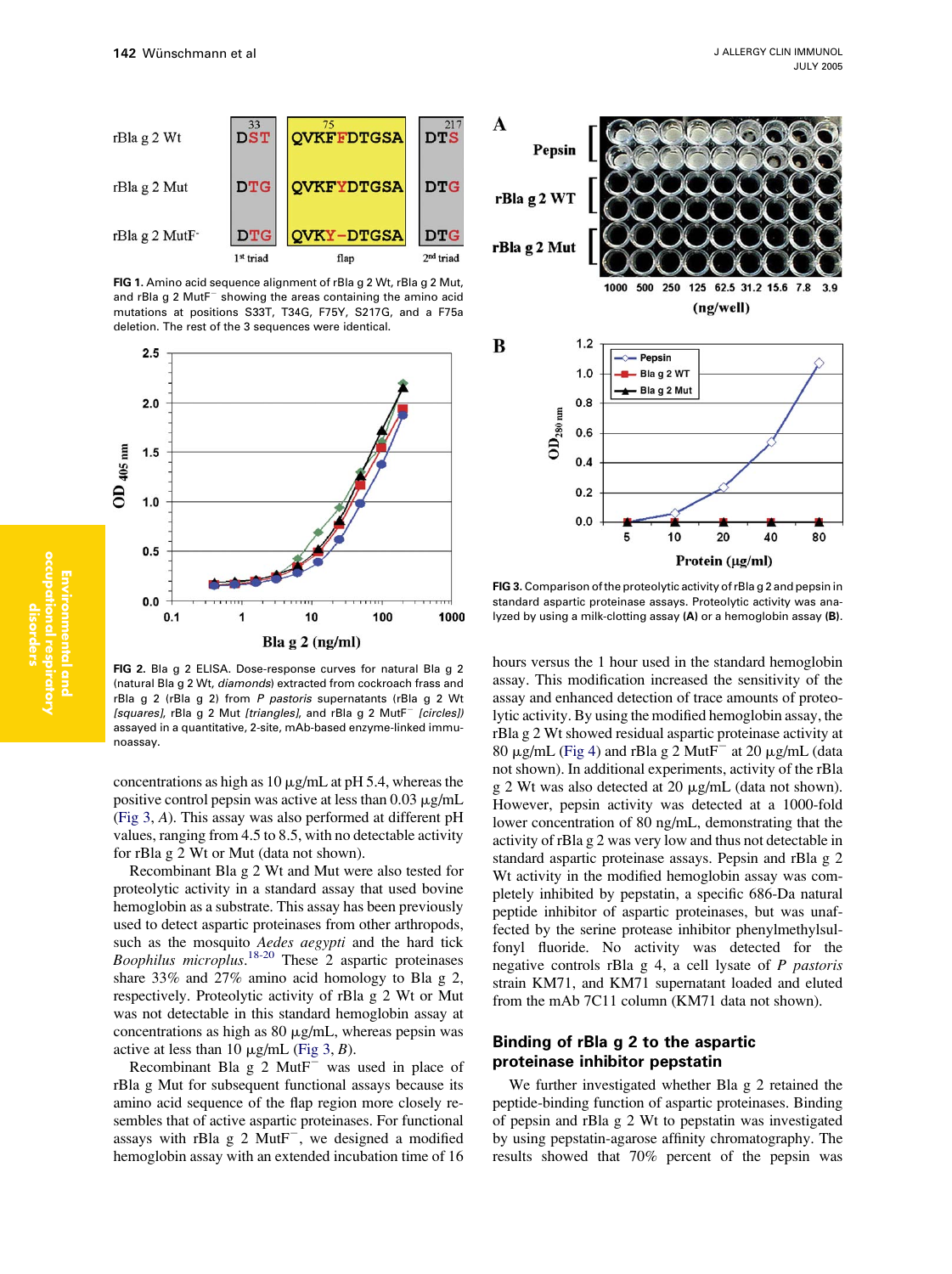<span id="page-3-0"></span>

FIG 4. Residual activity of rBla g 2 in a modified hemoglobin assay. Pepsin at 80 ng/mL (filled columns), 160 ng/mL (open columns), and 320 ng/mL (red columns); rBla g 2 Wt; and rBla g 4 at 80  $\mu$ g/mL (filled columns), 160  $\mu$ g/mL (open columns), and 320  $\mu$ g/mL (red columns) were analyzed in the presence or absence of phenylmethylsulfonyl fluoride (PMSF; 1 mM) and pepstatin (14.6  $\mu$ M). Pepsin served as a positive control, and rBla g 4 served as a negative control.

absorbed to the column and could be recovered in the eluate (Fig 5, A). More than 80% of the loaded rBla g 2 Wt was retained in the column. However, only a small percentage of the absorbed allergen could be eluted. In subsequent binding experiments, we successfully released pepstatin-bound rBla g 2 by boiling the agarose in a buffer containing SDS and visualized eluted proteins in an SDS Phast gel (8% to 25% gradient) after silver staining (data not shown). These results suggested that pepsin and rBla g 2 Wt bind to pepstatin agarose but that rBla g 2 needs a more stringent elution than pepsin under the conditions of the assay.

A loading buffer containing higher salt concentrations was chosen for additional experiments to assess the specificity of Bla g 2 binding to pepstatin. The necessity to include high amounts of salt to prevent nonspecific effects has been previously reported.<sup>[21](#page-5-0)</sup> Under these conditions, the amount of Bla g 2 retained was only 8% to 20%, with 80% of the loaded Bla g 2 being unabsorbed (Fig  $5, B$ ), whereas pepsin absorption to the column was similar (70% to 90%) to that seen in the previous experiment (Fig 5, A).

# **DISCUSSION**

To investigate the function of the cockroach allergen Bla g 2, we studied its enzymatic activity in proteolytic assays and assessed its ability to bind the natural peptide pepstatin, which specifically inhibits the majority of aspartic proteinases. The importance of amino acid substitutions in the catalytic site of Bla g 2 and the potential of this allergen to become an active enzyme were investigated by mutating residues that are essential for catalytic activity. The resulting mutants, rBla g 2 Mut and rBla g 2



FIG 5. Binding of pepsin and rBla g 2 to pepstatin-agarose. Proteins were loaded in 50 mM sodium acetate and 0.2 M NaCl and eluted with Tris-HCl (A) or loaded in 0.1 M sodium acetate and 0.35 M NaCl and eluted with 0.1 M NaHCO<sub>3</sub> (B). Unbound proteins were collected in the flow through (FT). Proteins were quantified by using the advanced protein assay and are expressed as percentage of the load.

MutF<sup>-</sup>, were expressed in *P pastoris*. Immunologic recognition of rBla g 2 Mut and rBla g 2 Mut $F^-$  was confirmed by means of affinity purification and mAb binding in ELISA. Whereas standard enzymatic assays with milk casein and hemoglobin as substrates showed that both rBla g 2 Wt and rBla g 2 Mut proteins were inactive, a modified hemoglobin assay with increased sensitivity detected residual activity not only for rBla g 2 Mut $F^-$  but also for rBla g 2 Wt.

The crystal structure of rBla g 2 Wt (N93Q) revealed a self-inhibited state of the protein, which is due to a unique insertion in the flap region of the molecule, which partially occupies the substrate binding site and thus explains the lack of catalytic activity under standard assay conditions.<sup>[11](#page-5-0)</sup>

A modified activity assay showed that the proteolytic activity of Bla g 2 can be detected at a low level under the assay conditions. We propose that in solution Bla g 2 exists in 2 conformational states, active and self-inhibited, and the ratio between these 2 conformations is significantly shifted toward the latter. That might explain the low level of catalytic activity and the discrepancy between the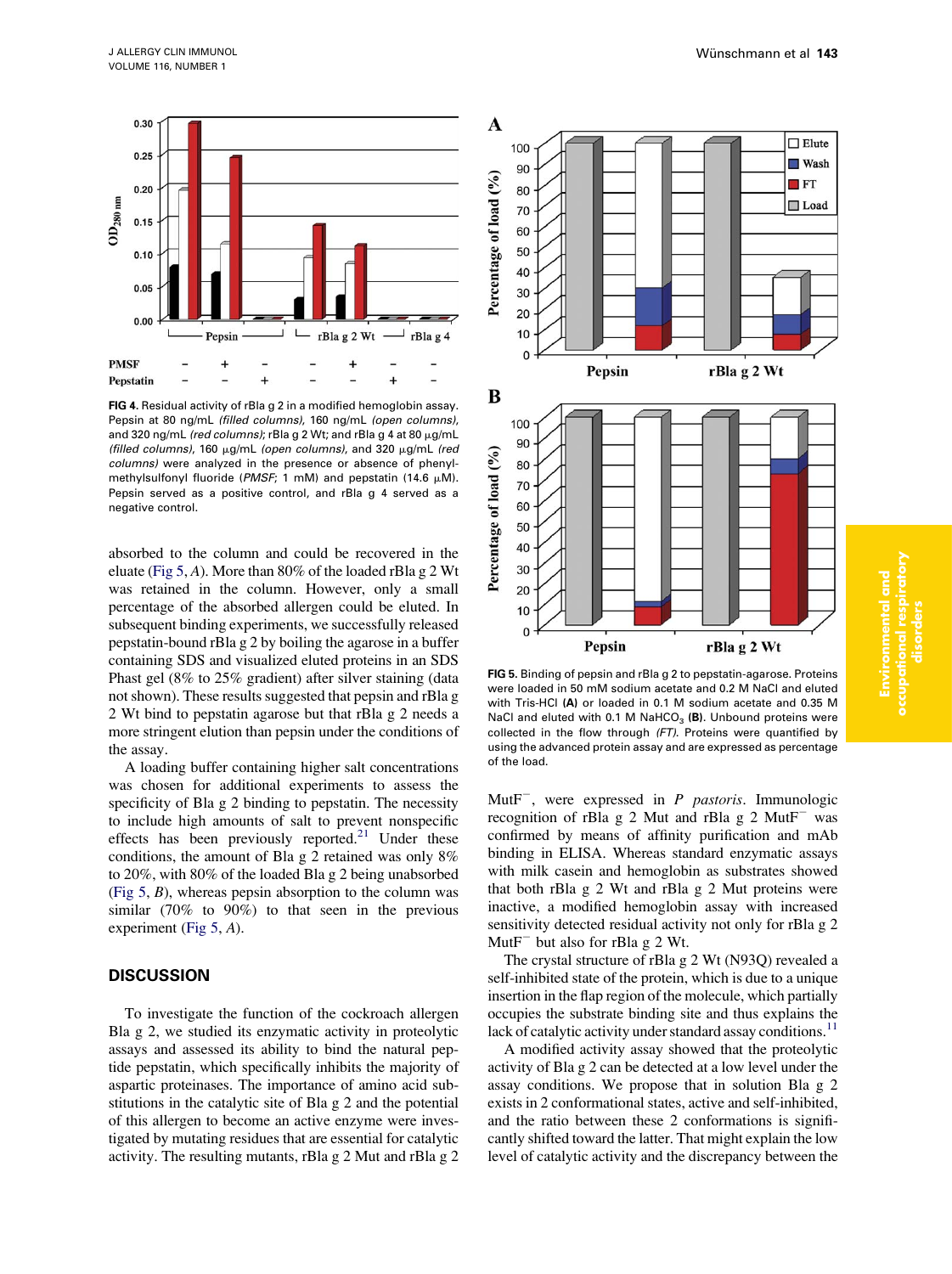<span id="page-4-0"></span>high concentration of the protein needed for detection of activity and the low concentration of pepstatin required for inhibition.

A self-inhibited state of Bla g 2 would not be expected to bind specifically to the pepstatin column because the flap is tightly bound to the catalytic aspartates through hydrogen bonds. Transition to the active state will require significant conformational changes in the active site area, as confirmed by the modeling studies of the inhibitor bound to Bla g  $2^{11}$  Therefore the observed binding of Bla g 2 to pepstatin-agarose must be mostly nonspecific. Nonspecific binding to pepstatin-agarose columns has been previously observed, and a loading buffer containing high salt concentrations (350 mM) was needed to prevent it. $2<sup>1</sup>$  In keeping with this, the binding of Bla g 2 to the pepstatin column dramatically decreased when these more stringent conditions were used, whereas pepsin still bound the column as expected. These results further support a nonspecific binding of Bla g 2 to the pepstatin-agarose column. The specificity of the Bla g 2–pepstatin interaction and the conditions for a possible transition between the active and self-inhibited conformations will be analyzed by using surface plasmon resonance. This technique allows the study of biomolecular interactions in real time by passing a putative ligand in solution over a surface with the immobilized protein of study.[22](#page-5-0)

Bla g 2 shares only 26% to 28% sequence identity with active aspartic proteinases, such as pepsin and chymosin, and the amino acid mutations performed in this study might not be sufficient to fully restore enzymatic activity. Multiple substitutions during evolution might have transformed the original aspartic proteinase into a protein, Bla g 2, that is far from being an active proteolytic enzyme and that might have another primary function. Enzymeactive sites have evolved as cooperative entities where different mechanisms, besides the direct involvement of side chains in the chemical reaction, collaborate to achieve catalysis.[23](#page-5-0) The function of some enzymes is dramatically modified by the accumulation of many seemingly inert mutations of non–active-site residues, and a single amino acid in a distal position to the active site, such as K319 in pepsin, might still be important for catalysis.  $24.25$  Equine PAG is the only PAG known to be active, which was anticipated because it does have the conserved DTG motif in the canonical triads and the Y75 in the flap region. However, the proteolytic activity observed in a hemoglobin assay was diminished when compared with pepsin and was only detectable after extending the incubation time of the assay to 2 to 4 hours.<sup>[26](#page-5-0)</sup> Therefore it is likely that amino acids other than the ones directly involved in catalysis contribute to proteolytic activity. Additional mutations were performed in rBla g 2 Mut, such as V39W (which might have a role in maintaining Y75 in the correct orientation) and K218T, but did not lead to the expression of a proteolytically active enzyme, as assessed by using standard aspartic proteinase assays (data not shown).<sup>[27](#page-5-0)</sup>

The Bla g 2 natural ligand might have evolved in parallel with Bla g 2 and might have a specific conformation that adapts to the unusual characteristics of the Bla g 2–binding pocket. Thus it might be very different from the structure of milk casein and hemoglobin, which are common substrates for mammalian and insect aspartic proteinases, respectively. Bla g 2, like renin, could have specific surface residues that determine strict substrate requirements.[28](#page-5-0)

Members of the aspartic proteinase family that lack or have marginal proteolytic activity include most PAGs and Lma-p54, a cockroach protein with 48.5% amino acid identity to Bla g 2 and that is produced by Leucophaea maderae. [29](#page-5-0) Lma-p54 has similar amino acid substitutions in the canonical triads and in the flap region. The amino acid substitutions seen in Bla g 2, Lma-p54, and the PAGs appear to explain their residual or lack of enzymatic activity. Molecular modeling and crystallographic studies confirm that, despite the substitutions, Bla g 2 retains a bilobal structure typical of aspartic proteinases, with a cleft for binding ligands. $8,11$  A ligand-binding function has been attributed to some PAGs: ovine uterine serpin (ovUS-1) binds ovine PAG and was proposed to be the natural ligand.<sup>[14,30](#page-5-0)</sup> The protein from which Bla g 2 originally evolved might once have been a proteolytic enzyme but might have acquired a new function, possibly as a ligand-binding or carrier molecule, maintaining sequence similarity to active aspartic proteinases.

This study shows that Bla g 2, like PAGs, does not have an enzymatic activity in standard aspartic proteinase assays. Increased allergenicity caused by proteolytic activity has been observed for some mite allergens, but the allergenic potency of Bla g 2 is likely unrelated to its proteolytic activity. Instead, Bla g 2 might function as carrier or ligand-binding molecule. Crystallographic studies of natural Bla g 2 with its bound natural ligand and/or complexes of Bla g 2 with inhibitors should help to identify the natural ligand-binding properties of Bla g 2, which will be an important step to clarify the precise function of this allergen. Other known allergens that function as binding proteins include lipocalins (eg, Bos d 2 and Can f 1), which bind small hydrophobic ligands, such as pheromones and steroids or calcium-binding proteins (eg, Bet v 3).  $31-33$  Ligand binding is one of the diverse functions attributed to allergens, and it remains to be investigated whether this function contributes to allergenicity.

We thank Dr Alex Wlodawer and Mi Li (National Cancer Institute, Frederick, Md), Dr John Kay (Cardiff University, Cardiff, Wales, United Kingdom), Dr Jonathan Green (University of Missouri, Columbia, Mo), and Dr Ben Dunn (University of Florida, Gainesville, Fla) for helpful discussions.

#### **REFERENCES**

- 1. Rosenstreich DL, Eggleston P, Kattan M, Baker D, Slavin RG, Gergen P, et al. The role of cockroach allergy and exposure to cockroach allergen in causing morbidity among inner-city children with asthma. N Engl J Med 1997;336:1356-63.
- 2. Hewitt CRA, Brown AP, Hart BJ, Pritchard DI. A major house dust mite allergen disrupts the immunoglobulin E network by selectively cleaving CD23: innate protection by antiproteases. J Exp Med 1995;182:1537-44.
- 3. Schulz O, Laing P, Sewell HF, Shakib F. Der p I, a major allergen of the house dust mite, proteolytically cleaves the low-affinity receptor for human IgE (CD23). Eur J Immunol 1995;25:3191-4.